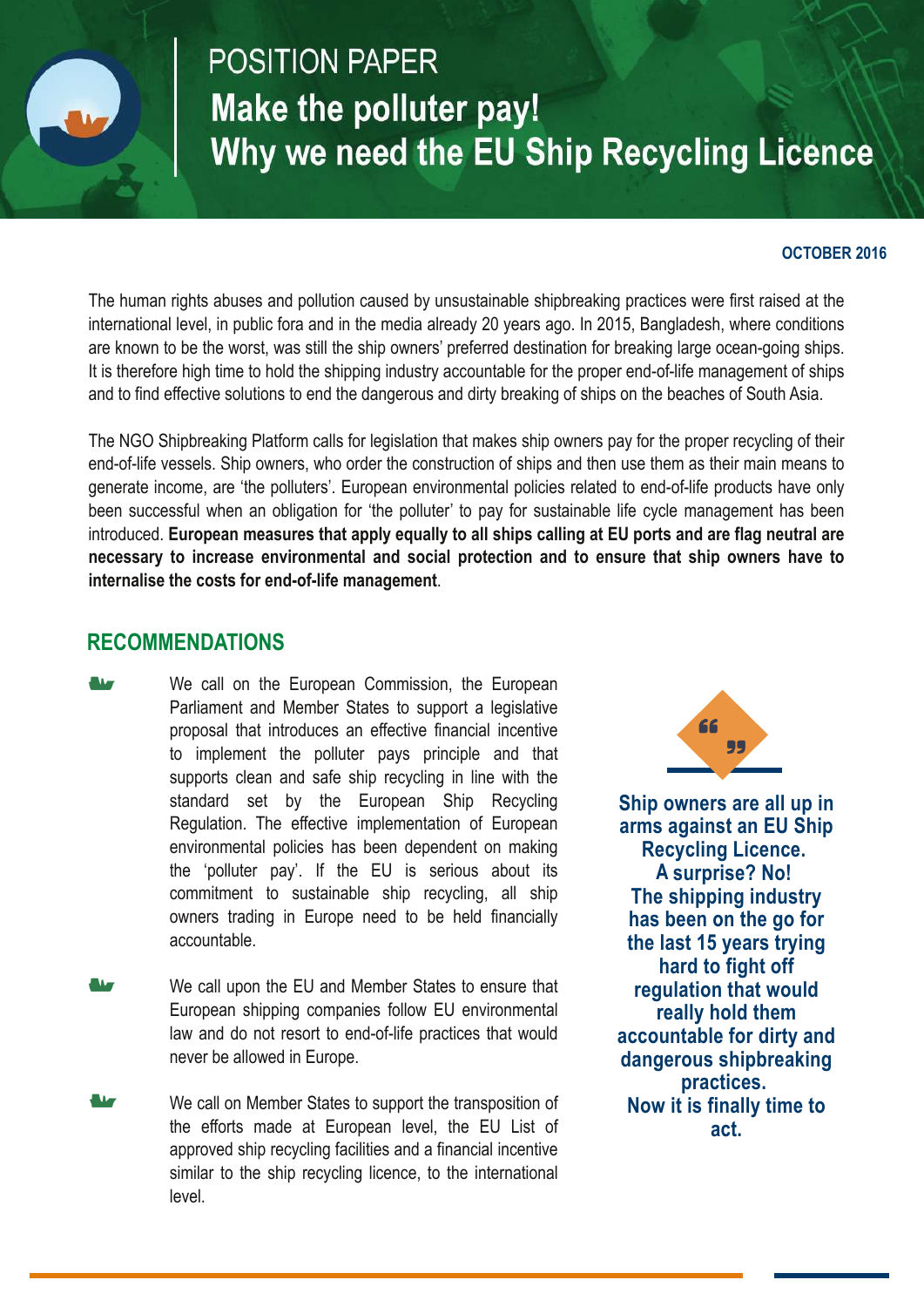## **BACKGROUND**

Each year, approximately 1000 large ocean-going vessels are sold for dismantling to recover valuable steel. Only a small fraction of these are however broken down in conditions that are safe for the workers and protective of the environment. More than 70% of the world's end-of-life tonnage is simply ramped up on a tidal beach in South Asia where migrant and untrained workers are deployed to cut down the huge metal structures manually. Oils, toxic paint chips and dust, and other harmful materials found within the structure of the ship, pollute the sea, and hazardous materials such as asbestos and heavy metals poison the workers. Extremely unsafe working conditions kill or injure many workers at the yards each year. In Bangladesh, where conditions are known to be the worst, children continue to be exploited at the shipbreaking yards. Despite widespread knowledge of the problems of beach breaking, last year, Bangladesh, followed by India and Pakistan, was the shipping industry's preferred destination for end-of-life ships.

Most end-of-life vessels are controlled by owners in Europe and East Asia. These earn millions of dollars with every vessel beached in South Asia and the true costs of safe and clean ship recycling are externalised to poorer communities and their environment. This is unacceptable. The conditions in the Indian, Bangladeshi and Pakistani beaching yards would never be allowed in the main ship-owning countries. Indeed the beaching method is banned in Europe, North America and East Asia. NGOs globally are therefore calling for the implementation of the polluter pays principle to ensure a move towards sustainable ship recycling that provides decent work and safeguards environmental justice.

Many more ships are expected to head for the scrapping yards in the coming years due to the overcapacity in the containership and bulker markets, low freight rates and new environmental requirements. It is therefore urgent to find an effective solution that can ensure a shift away from the current unacceptable practices and which does not rely on the flag state to enforce sustainable behaviour of its ships. Indeed, a financial incentive was deemed necessary by the European Parliament to ensure effective implementation of the new EU Ship Recycling Regulation [1].

A [report](http://ec.europa.eu/environment/waste/ships/pdf/financial_instrument_ship_recycling.pdf) written jointly by Ecorys, the classification society DNV-GL and Erasmus University School of Law, and published by the European Commission in July 2016, looks into the possibility of introducing a financial incentive to enhance safe and environmentally sound ship recycling [2]. The report recommends that contributions for a ship recycling licence are collected from all ships visiting EU ports, regardless of their flag. The capital amount accumulated during the operational life of the vessel would be set aside for the ship and be earmarked to reduce the cost-gap between substandard and sustainable end-of-life ship management. This amount would only be paid back to the last owner of the vessel if the ship is recycled in a sustainable facility approved by the EU.

Ship owners are responsible for the proper recycling of their vessels and the NGO Shipbreaking Platform thus supports the proposed ship recycling licence for the following reasons:

• Despite awareness of the harms caused by shipbreaking on South Asian beaches, the vast majority of the shipping industry continues to opt for the highest profits possible when selling to substandard yards at the expense of workers' lives and the environment. Their practice has hardly changed since the grave conditions in substandard shipbreaking yards was first revealed 20 years ago.

• Incentives that go beyond flag state jurisdiction are necessary to ensure proper implementation of the EU Ship Recycling Regulation, in particular to avoid likely circumvention of the law by simply flagging out end-of-life ships to a non-EU flag.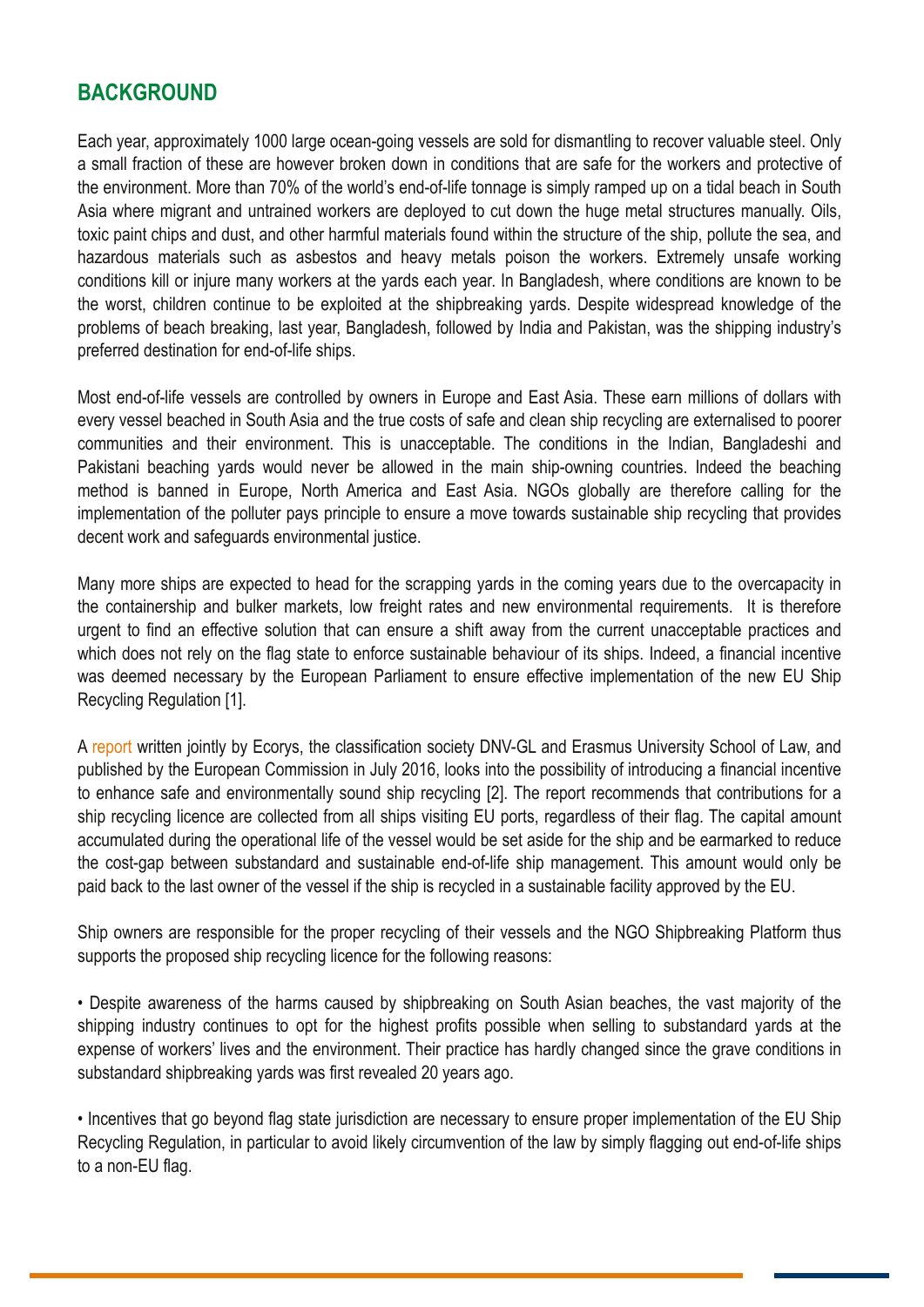• A time based licence acquired upon entry to an EU port will proportionately and without discrimination affect all beneficial owners of a given ship by distributing the responsibilities and costs of sustainable ship recycling throughout the life cycle of the ship. An incentive based on port entry will also affect a substantial portion of the world fleet beyond EU flagged ships.

• An incentive that pushes ship owners towards better practices will provide a clear business case to innovate and invest in sustainable ship recycling. Facilities that have already invested in modern technologies and that are currentlynot operating to their full capacity will be rewarded.

## **EU'S OPPORTUNITY AND RESPONSIBILITY TO ACT...**

The NGO Shipbreaking Platform **supports the standard set by the European Union for sustainable ship recycling** in the EU Ship Recycling Regulation. The upcoming EU list of approved ship recycling facilities will function as an **important market differentiator for yards that have already invested in proper occupational health & safety and environmental standards**. The EU List provides a clear **business case to innovate and invest in cost effective solutions** where providing safe and clean solutions will become a competitive advantage [3]. A financial incentive that pushes ship owners towards the use of the list will reward and encourage the development of sustainable yards. It is also greatly in line with the ambitions of creating a circular economy.

European recycling companies are competitive with regards to sustainability and should be encouraged by an enabling public policy. Valuable resources must be recycled in a safe and environmentally sound manner. The social and environmental impacts of shipbreaking can no longer be viewed as an externality and should be accounted for in shipping companies' individual accounts. **The ship recycling licence sets a fair and nondiscriminatory price for pollution that only represents a fraction of the operating costs of shipping**. Introducing such a scheme at the EU level is feasible and legal (see Annex) and brings with it the promise of shifting the industry off the beach!

Several studies [4] have addressed the question of how to best ensure compliance with environmental and social standards aimed at improving ship recycling conditions globally. All studies have identified that any **policy exclusively based on flag state jurisdiction is prone to fail in changing the behaviour of endoflife ship owners** due to the nature of shipping and the widespread use of open registries and flags of convenience [5]. Therefore Article 29 of the EU Ship Recycling Regulation calls for the European Commission to produce a "*report* on the feasibility of a financial instrument that would facilitate safe and sound ship recycling and shall, if *appropriate, accompany it by a legislative proposal*".

The Preamble of the Regulation further states: "*In the interest of protecting human health and the environment* and having regard to the 'polluter pays' principle, the Commission should assess the feasibility of establishing a financial mechanism applicable to all ships calling at a port or anchorage of a Member State, irrespective of the flag they are flying, to generate resources that would facilitate the environmentally sound recycling and treatment *of ships without creating an incentive to outflag*."

EU ship owners account today for about one third of the end-of-life tonnage beached in substandard yards in Bangladesh, India and Pakistan. Thus, as the single largest market selling end-of-life ships for dirty and dangerous shipbreaking the EU has a **particular responsibility to regulate ship recycling**. Proper implementation of the Ship Recycling Regulation entails making sure that ship owners are directed towards the use of EU approved recycling facilities and do not simply flag out to circumvent the law.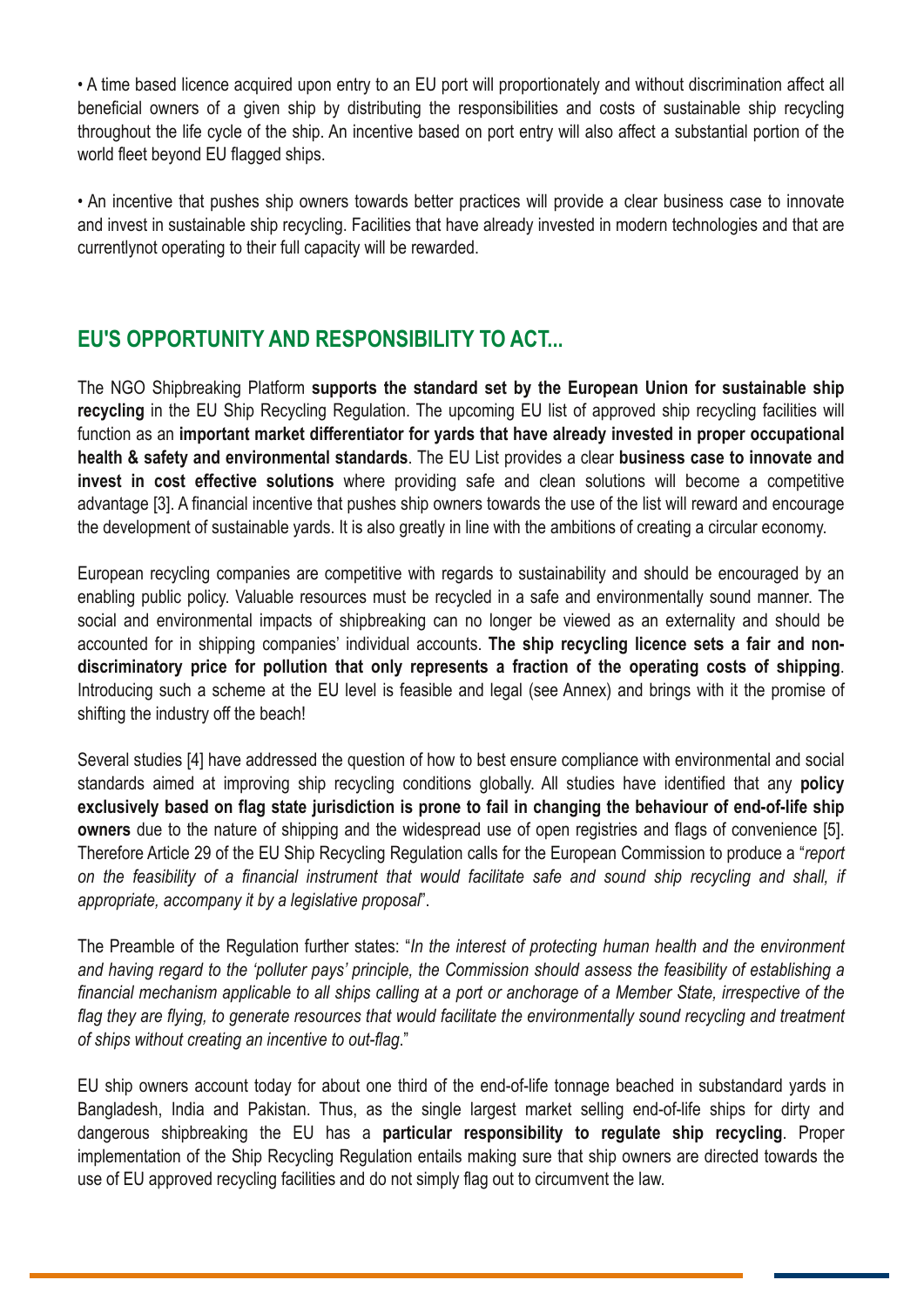## **...WHERE OTHERS HAVE FAILED**

The shipping industry is difficult to regulate due to the use of flags of convenience. The majority of European shipping companies do not register their ships under the flags of EU Member States during their operational life, and opt instead for flags of convenience such as Panama, Liberia, the Marshall Islands and Bahamas. Port states have thus increasingly been seen as solution providers to fight the many substandard practices of shipping.

The EU Ship Recycling Regulation requires all vessels sailing under an EU flag to use an EU approved ship recycling facility. A major shortcoming of the Regulation is, as mentioned, that ship owners can circumvent the law by simply flagging out to a non-EU flag. Major European ship owner Maersk has already threatened to flag out from the Danish ship registry to allow the use of non-EU approved shipbreaking facilities on the beach in India. This move has been strongly criticised by environmental NGOs [6] and clearly illustrates why measures that go beyond flag state jurisdiction are needed to hold the shipping industry accountable for environmental and social protection.

In most cases, at end-of-life, cash-buyers act as intermediaries for the selling of vessels to substandard yards in South Asia. Cash buyers change not only the name of the ship, but also its flag, just weeks before the ship reaches the breaking yard. Flags of convenience that are grey- or black-listed by European governments under the Paris Memorandum of Understanding are particularly popular with cash buyers. These flags offer special last voyage discounts. As ships are sold for higher prices to substandard shipbreaking yards it is likely that irresponsible ship owners will continue to use cash buyers. This will allow for the circumvention of the EU Ship Recycling Regulation with **vessels reflagged to popular endoflife flags, such as Comoros, St Kitts and Nevis or Niue, before hitting the beach**. The NGO Shipbreaking Platform has well documented this practice in the report "What a [difference](http://www.shipbreakingplatform.org/ngo-platform-what-a-difference-a-flag-makes-why-ship-owners-responsibility-to-ensure-sustainable-ship-recycling-needs-to-go-beyond-flag-state-jurisdiction/) a flag [makes"](http://www.shipbreakingplatform.org/ngo-platform-what-a-difference-a-flag-makes-why-ship-owners-responsibility-to-ensure-sustainable-ship-recycling-needs-to-go-beyond-flag-state-jurisdiction/).

**The proposed international Hong Kong Convention will not solve the problem**. Whereas the shipping industry upholds the International Maritime Organisation's Hong Kong Convention (HKC) as the only solution for improving shipbreaking conditions globally, it must be kept in mind that also the HKC relies on flag state jurisdiction and is thus and similarly prone to circumvention by flagging out to nonsignatory Parties. In particular the grey- and blacklisted end-of-life flags that are popular for last voyages to South Asian yards are likely to either not ratify or not properly implement the Convention.



*Do we really believe that an endoflife flag such as Niue,*  $a$  *black-listed tax haven in the Pacific with less than 2000 inhabitants, a cash buyer who hides behind an anonymous post box company in the British Virgin Islands, and Bangladesh, a country unable to fulfil its international obligations for labour rights and environmental protection, will solve the shipbreaking crisis for the ship owners headquartered in the world's shipping hubs? That is the 'solution' offered by the industry-driven Hong Kong Convention.*

Whilst the HKC is still far from entering-into-force, it has been criticised by NGOs globally, the UN Special Rapporteur on Toxics and Human Rights and the majority of developing countries party to the UNEP Basel Convention for not providing standards that will ensure sustainable ship recycling. Indeed, local South Asian authorities already claim that all existing beaching facilities are compliant with the HKC's requirements [7]. The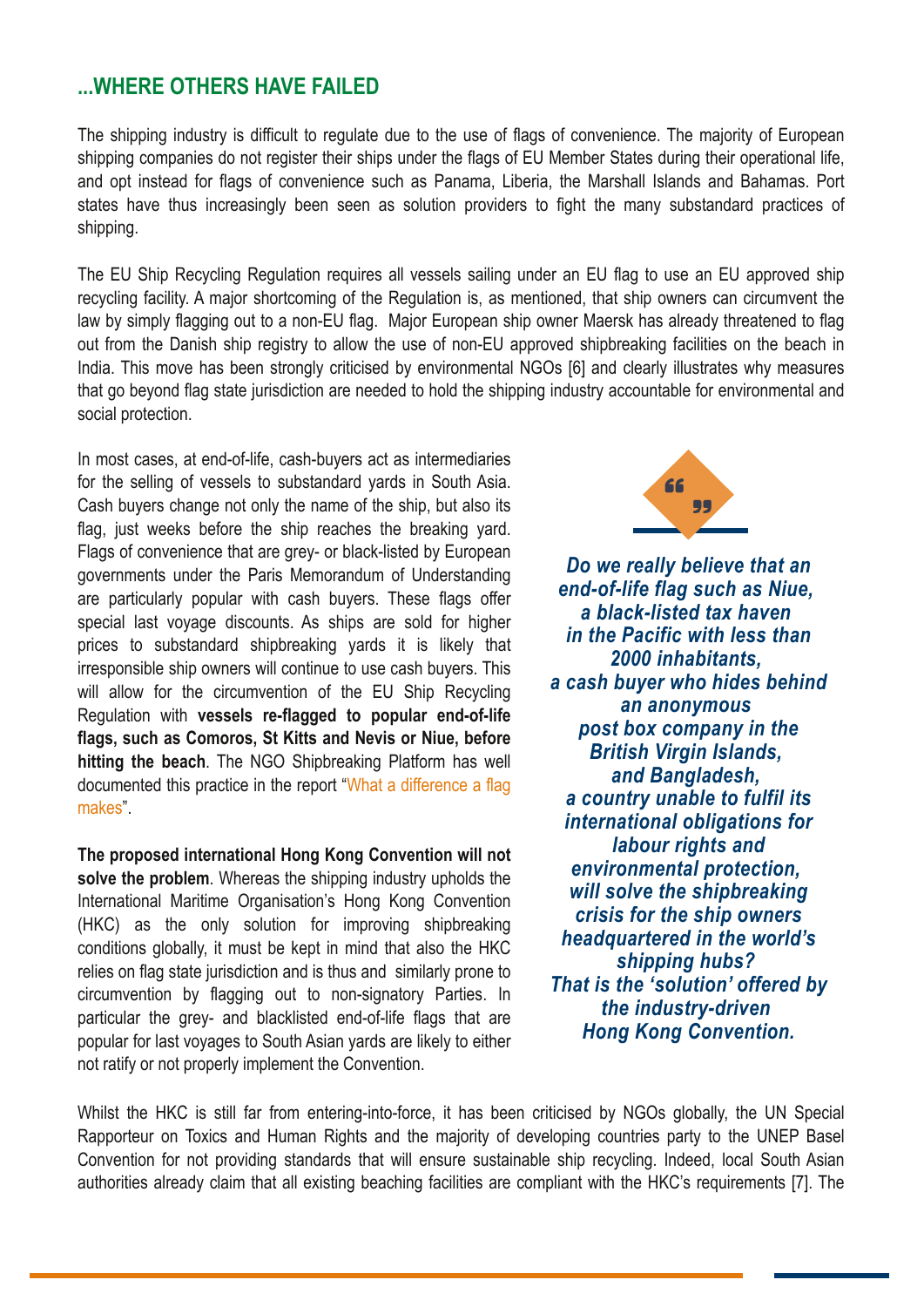stakeholders involved in the business of shipbreaking - ship owners earning extra profits on selling to substandard yards, cash buyers and the flag administrations of FOCs - are not likely to contest this authorisation and even actively promote the weak convention. This would lead to a situation where the status quo will be perpetuated by the HKC regime.

The EU Ship Recycling Regulation sets higher standards than the IMO's HKC – the beaching method is not allowed and requirements related to downstream toxic waste management as well as labour rights are included. Moreover, EU-approved ship recycling facilities are subject to a higher level of scrutiny: there is independent third party certification and auditing, and NGOs, such as ours, are allowed to submit complaints should they deem that a listed facility is not operating in line with the Regulation. These are important safeguards that are alarmingly absent under the HKC regime.

# **FINANCIAL ACCOUNTABILITY: ACT LOCAL, THINK GLOBAL!**

**The EU Ship Recycling Regulation provides the shipping industry with an objective list of recycling facilities that meet standards that will allow for sustainable practices**. These facilities will be able to recycle ships from the world's fleet and can be located **anywhere in the world** many situated in the EU, Turkey, China and the US are already expected to feature on the list. A financial incentive that will direct ship owners towards the use of these facilities is key if the aim is to ensure safer and cleaner practices globally. This is the only measure that will push irresponsible ship owners towards using the EU list.

There is a clear added value for action at the EU level. The ship recycling licence is not contradictory to international trade law, on the contrary, it puts environmental protection and human rights at the forefront with a clear aim of raising the level playing field towards internationally accepted environmental and labour standards as developed by UNEP and the ILO (see Annex). Whilst modern ship recycling industries around the world will benefit from the introduction of a ship recycling licence scheme, it may also be transposed to the international level.

There should be strong support for an incentive that gives a competitive advantage to yards that have already invested, or are willing to invest, in modern technologies. A move towards sustainable ship recycling practices is key for developed and developing countries alike. Workers and the environment need to be protected equally anywhere in the world and the EU has a particular responsibility to make sure that ships controlled by European owners do not continue to cause harm at end-of-life.

Dangerous and dirty shipbreaking has headed the frontlines for more than two decades, involving also many European ship owners. **Now it is time to ensure 'no more business as usual'!**

### **CONTACT DETAILS**

Ingvild Jenssen Policy Director ingvild@shipbreakingplatform.org +32 (0) 260 94 420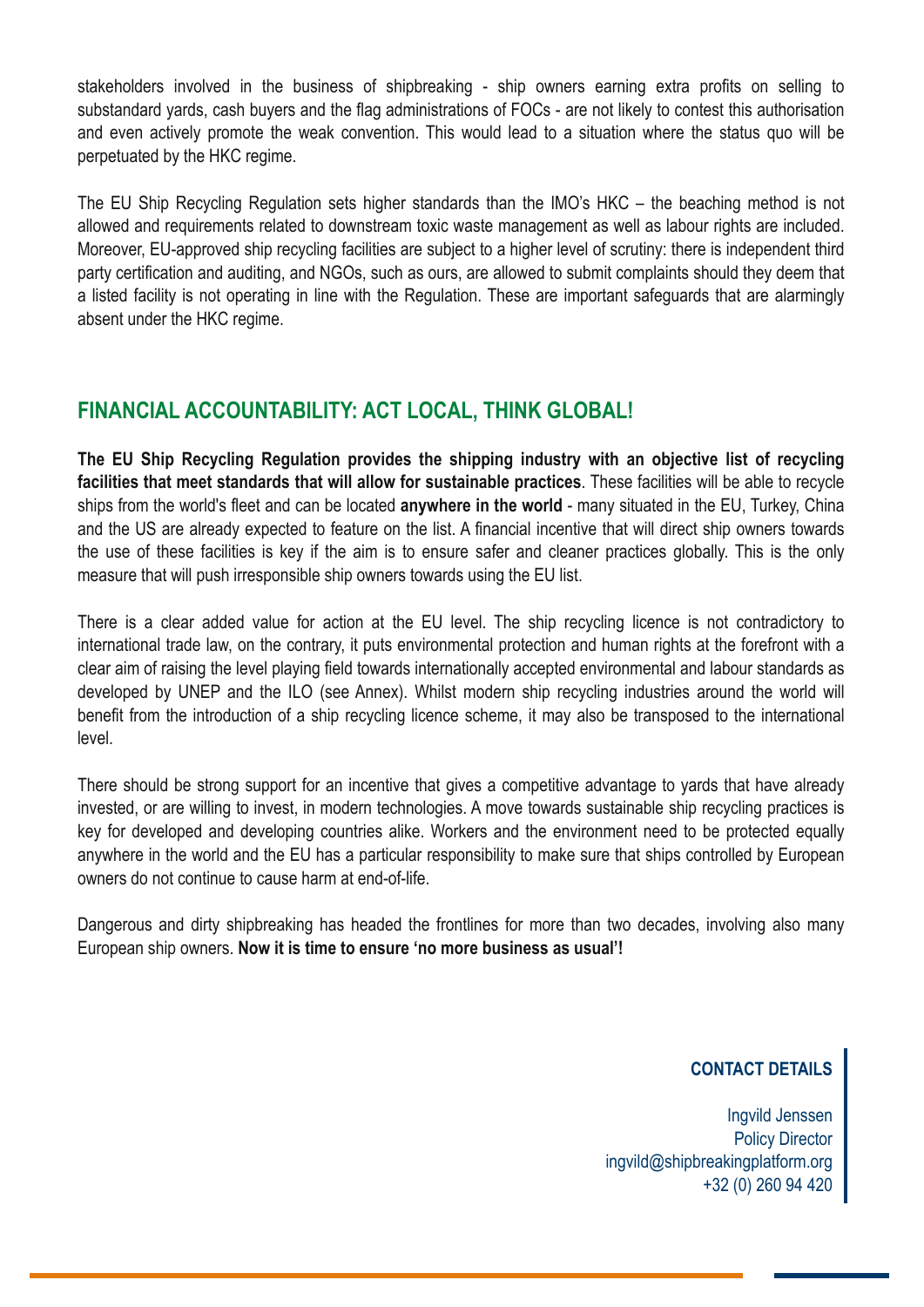# **NOTES**

[1] The EU has long recognised the weaknesses of flag state jurisdiction due to the use of flags of convenience, and the European Commission initially proposed a clause on "penultimate ownership responsibility" for EU flagged end-of-life ships to be included in the Ship Recycling Regulation. A financial incentive was however deemed more effective as it will affect all vessels, regardless of flag, entering an EU port. As ships need to trade with the EU the measure would affect a large proportion of the world fleet.

[2] Article 29 of the EU Ship Recycling Regulation asks the European Commission to submit a report on the feasibility of a financial instrument that would facilitate safe and sound ship recycling, and to accompany this report by a legislative proposal if deemed appropriate. This article was introduced as an earlier proposal for a 'ship recycling fund' was narrowly rejected by the European Parliament in 2013 with industry stakeholders, including the shipping industry and ports, at that time strongly opposing the fund. Whilst ship owners remain unwilling to bear the cost of sustainable recycling, and damn any regional attempts to regulate shipping, both the public and private European port associations – ESPO and Feport – have expressed that they are satisfied with the new ship recycling license proposal. The license scheme will not be administered by the ports. It is also timebased, with the option of a monthly or yearly license, rather than based on the collection of a fee at each individual port call.

[3] Industry represented by SeaEurope, Europe's ship yard and maritime equipment association, has expressed enthusiasm towards ensuring better implementation of the Ship Recycling Regulation – they have called for support to enhance ship recycling capacity and R&D towards more cost effective solutions in Europe. See [press](http://www.seaeurope.eu/template.asp?f=pressreleases.asp) [release](http://www.seaeurope.eu/template.asp?f=pressreleases.asp) from 11 May 2016

[4] Ecorys 2005, COWI/Milieu 2009, Profundo 2013, Milieu 2013

[5] Approximately 40% of the world fleet is controlled by owners based in the EU+EFTA, only 17% of the world fleet, however, sails under an EU+EFTA flag. The vast majority of EU-owned ships are sailing under the flags of states such as Panama, Liberia, the Marshall Islands and Bahamas during operational life. The percentage of EU flags drops to less than 8% at end-of-life.

#### [6] See NGO press [statement](https://www.transportenvironment.org/press/maersk-?undermining-its-reputation?-plan-circumvent-environmental-laws-ship-recycling)

[7] The European Community of Shipowners' Associations (ECSA) heavily relies on the Statements of Compliance (SoC) with the Hong Kong Convention which have been issued by consultants to some of the yards in Alang, India, including by the classification societies ClassNK and RINA in their private capacity, in order to claim that beaching practices are sound. These SoCs, however, only look at procedures and not the actual performance of the yards. For more information on why HKC SoCs do not guarantee sustainable practice click [here.](http://www.shipbreakingplatform.org/platform-news-ecsas-alang-report-turns-a-blind-eye-on-problems-of-beaching-method/)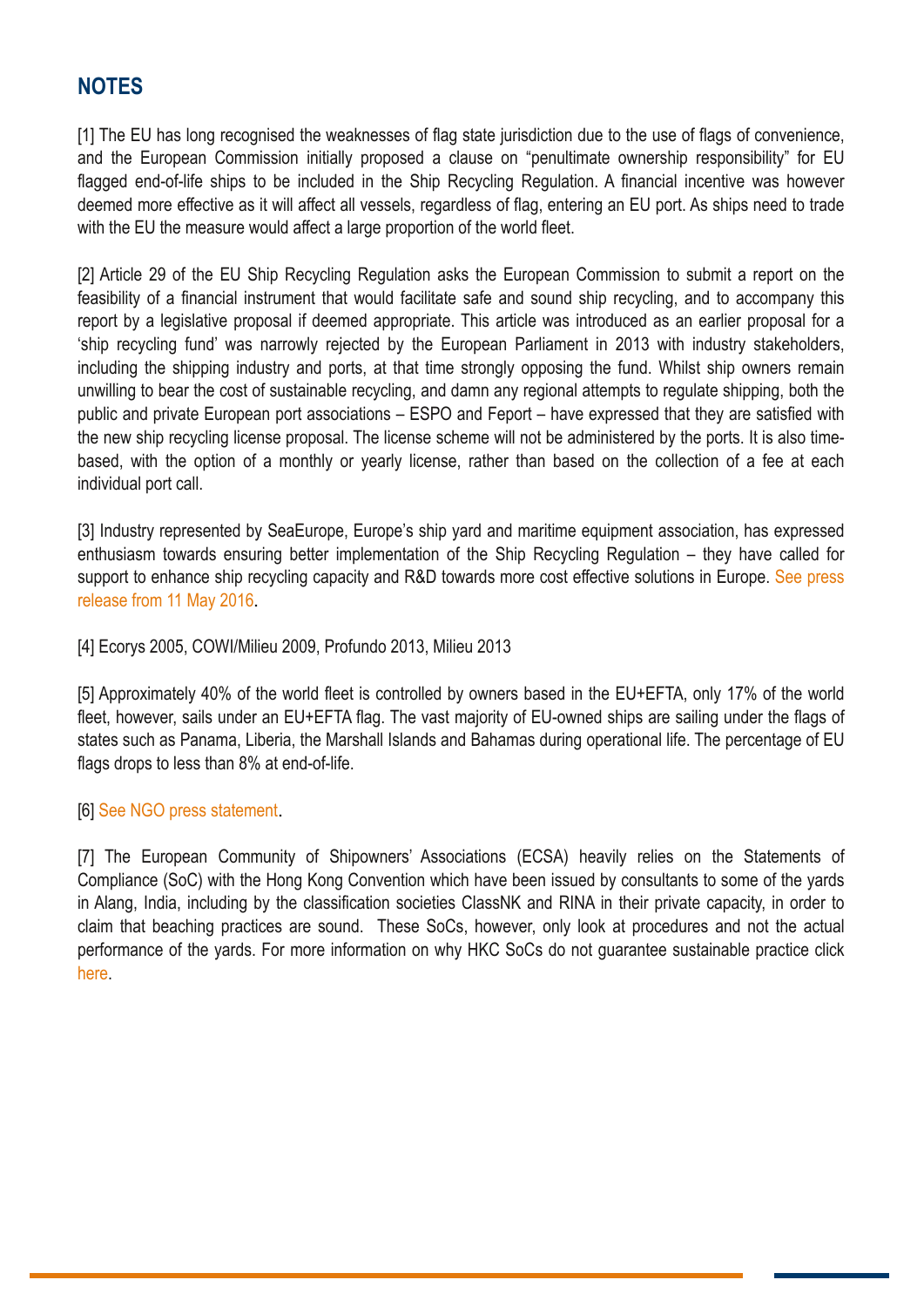## **ANNEX**

# **REACTION TO LEGAL CONCERNS WITH REGARDS TO THE SHIP RECYCLING LICENSE**

The opponents of the Ship Recycling Licence, in particular ship owners and their associations, have been quick in identifying several legal concerns related to the Ship Recycling Licence in order to show that the measure would not be possible, enforceable or lawful. Given the fact that the measure is meant to enhance the European Union's contribution to preserve, protect and improve the quality of the environment, to protect human health and to implement globally established principles such as the polluter pays principle, extended producer responsibility and environmental justice, these legal arguments are far-fetched with the only intention to shoot down an instrument necessary to hold the shipping industry accountable for its environmental and social footprint.

#### **EU competence and legislative procedure on a financial incentive**

Environment is a shared competence between the Union and the Member States (Article 5 TFEU). Paragraph 3 states that the Union should exercise its shared competence "insofar as the objectives of the proposed action cannot be sufficiently achieved by the Member States". The comprehensive execution of a financial incentive intended to redress the likely circumvention of the EU Ship Recycling Regulation (SRR), which was itself adopted by means of the Union exercising its shared competence, can only be exercised at Union level, too. It would not be expedient to enhance the efficiency of a Regulation by means of a Directive that would be implemented in disparate ways by Member States. The Commission has a right to make legislative proposals within the limits of Article 17(2) TEU. Therefore, the Commission is within its full powers when making a legislative proposal on a financial incentive on clean and safe ship recycling.

A legislative proposal for a financial incentive fulfils all four aims set out under Article 191(1) TFEU:

- preserving, protecting and improving the quality of the environment,
- protecting human health,
- prudent and rational utilisation of natural resources,
- promoting measures at international level to deal with regional or worldwide environmental problems, and in particular combating climate change.

The limits of these aims are not, and cannot, be drawn at the borders of the EU, as can be inferred from the fourth point as well as being a well-established concept of public international law on environmental protection (*sic utere tuo ut alienum non laedas*). The primary objective of a legislative proposal for amending the SSR, or a separate legislative proposal on a financial incentive, is to effectively implement the SRR in order to ensure safe and sustainable ship recycling (Article 29 SRR). As such, a similar proposal would not fall under Article 192(2) as it is neither "primarily" of a fiscal nature – nor is it, in fact, a fiscal measure at all.

A financial incentive for clean and safe ship recycling as presented in the form of the Ship Recycling Licence is not a fiscal measure as its aim is to curb the re-flagging of EU vessels to non-EU flags prior to dismantling by way of providing an incentive to shipowners. It is not intended as a means to create revenue for the Union or the Member States. Moreover, it is not fiscal as it is designed to provide a premium. In fact, in order for its aim to be met shipowners have to reclaim their licence money back. Forfeiture is merely a side-effect of the measure, but not its primary objective. The transfer of moneys into the ship recycling fund is therefore solely based on the choice of the ship owners, given that the measure is intended to prompt them to reclaim their money back.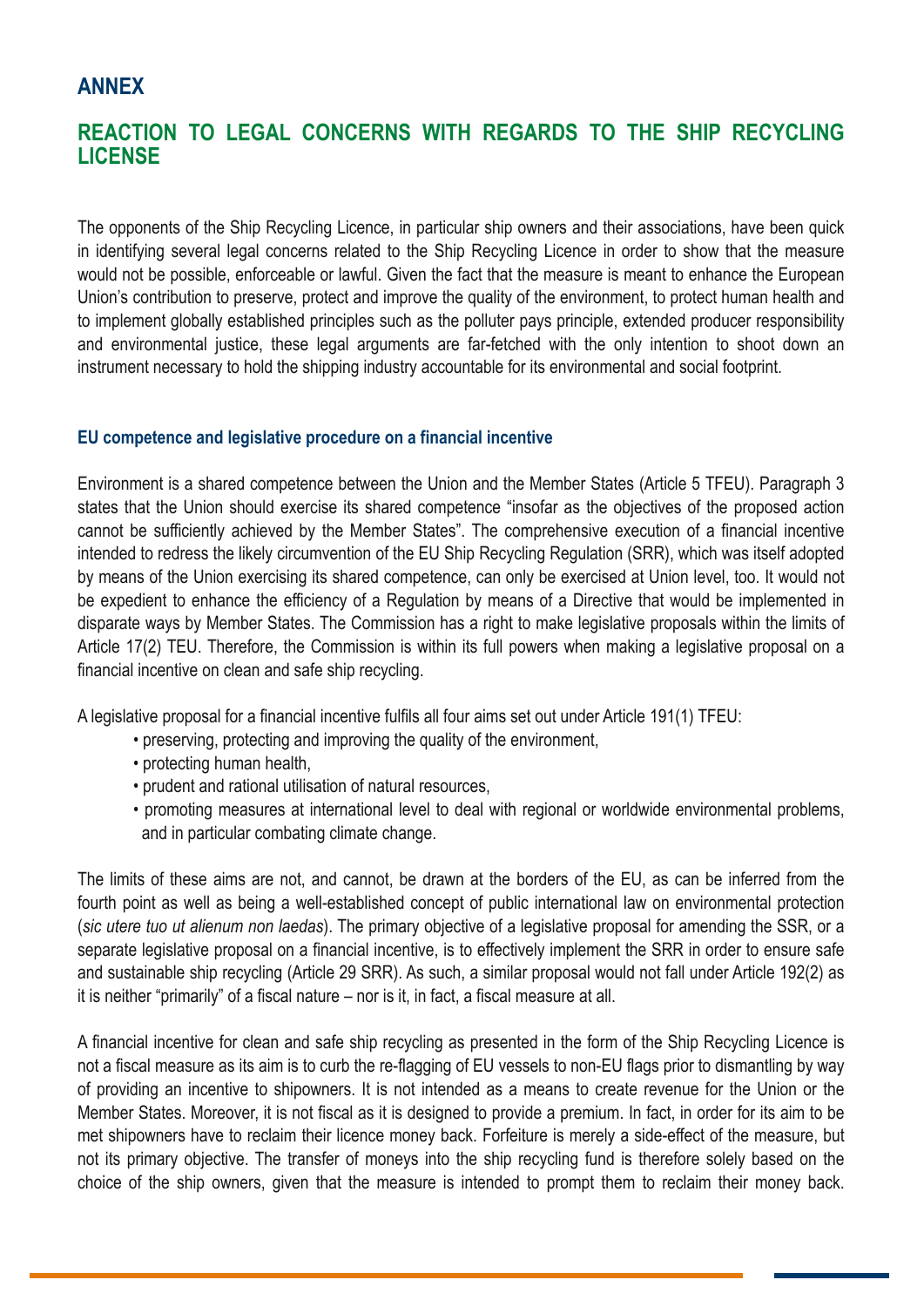Hence, a legislative proposal on a financial incentive based on Article 29 of the SRR falls under Article 191 TFEU and cannot be considered "primarily of a fiscal nature" under Article 192(2). As such, a future legislative proposal on a financial incentive under Article 29 of the SRR follows the ordinary legislative procedure.

#### **WTO law compatibility**

Transport in transit under the GATT Article V:3 includes the movement of vessels. However, what type of hindrance to trade would be caused by a Ship Recycling Licence? A hindrance to the trade in goods on the vessels, to the trade in vessels themselves, or to the trade in steel at end of life?

Firstly, the Ship Recycling License would not hinder the trade of goods on the ships and it would not hinder the import, export or transit of goods through Europe. The goods would be traded to and from the EU regardless of the licence to be obtained by the ship owners. Furthermore, the contribution of the licence is comparatively small to the overall costs of transportation and will hardly (if at all) be noticeable in the price of the goods imported, exported or in transit in the EU. The measure is neither of a fiscal nature nor is it a custom duty. It is only a "charge" to the extent that the last ship owner may forfeit all the money accumulated during the life cycle to a ship recycling fund if he does not use the standard for ship recycling set by the SSR. However, there is nothing to say that the accumulation of money, which is intended to be paid back, is a "transit charge" on the vessels transporting goods.

The following part of GATT Article V:3 does therefore not apply to the Ship Recycling Licence: "*such traffic* coming from or going to the territory of other contracting parties shall not be subject to any unnecessary delays or restrictions and shall be exempt from customs duties and from all transit duties or other charges imposed in *respect of transit, except charges for transportation or those commensurate with administrative expenses entailed by transit or with the cost of services rendered*."

Acquiring a ship recycling licence does not cause unnecessary delay or restriction on traffic, hence it does not create a barrier to trade of goods on the vessels in transit. If Article V:3 is applicable at all, it may possibly amount to a "cost of services rendered": namely the acquisition of a ship recycling licence of the transporting vessel.

Secondly, the Ship Recycling Licence does not hinder trade of vessels themselves in the secondary market as the price of a vessel may very well reflect the added value of holding a ship recycling licence. Moreover, the investment in a ship recycling licence is not lost to the buyer as the new owner may reclaim that amount once the vessel is sold for recycling to an EU-listed facility. Hence, the measure falls outside the prohibitions of transit charges and it applies indiscriminately to all vessels entering the EU.

Thirdly, the Ship Recycling Licence is intended to cover the externalised costs of ship recycling, notably environmental costs. The ship recycling licence is not designed in such a way to reduce competition on steel prices or to favour certain steel markets. In fact, it excludes any such calculation of the contribution for the licence. As such, there is no evidence to say that a ship recycling licence scheme could affect or distort the trade in steel recovered from ships.

Even if a financial incentive in the form of a ship recycling licence were to be construed as infringing the GATT or GATS provisions, such a financial incentive would be justified under the General Exceptions provisions under GATT Article XX (b):

*Subject to the requirement that such measures are not applied in a manner which would constitute a*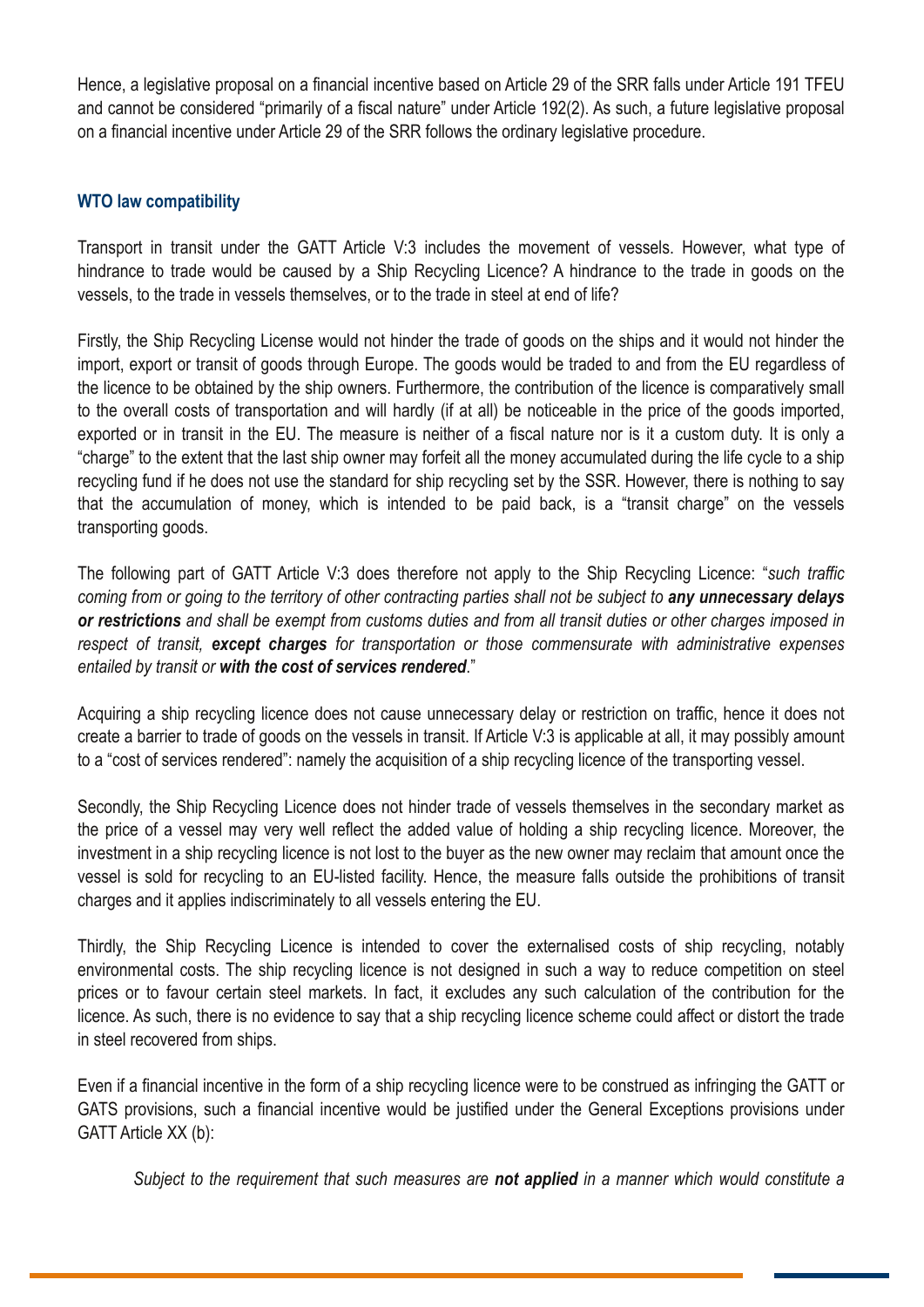*means of* **arbitrary or unjustifiable discrimination between countries** *where the same conditions prevail, or a disguised restriction on international trade*, *nothing in this Agreement shall be construed to prevent the adoption or enforcement by any contracting party of measures*:

b) necessary to protect human, animal or plant life or health; ...

Assuming it even qualified as a "charge", the likely effect of not including a financial incentive to work along the SRR is to have a surge in EU-flagged vessels flagging out at end of life in order to circumvent EU legal obligations. As a result, a financial incentive for ship recycling is a measure that is necessary to ensure the protection of human, animal and plant life and health. The measure does also not constitute a breach of the no less favourable treatment principle as the financial mechanism would be applied indiscriminately to all vessels entering EU ports.

With regards to ship recycling facilities, neither the SRR nor the financial mechanism discriminate against any country where ship recycling takes place as any ship recycling facility in any country can be EU-approved if it fulfils the conditions under the Regulation. The ship owners' preference of EU-listed ship recycling facilities over non-listed facilities incentivised by the Ship Recycling License would in any way be in support of the exception provided in GATT Article XX (b).

#### **UNCLOS compatibility**

…

Articles 194 and 195 UNCLOS set out obligations that all states, without limiting them to jurisdictional spaces, are bound by. The latter of these codifies the rule on transboundary environmental harm (sic utere tuo ut alienum non laedat), mentioned above. These Articles read as follows:

#### **Article 194**

*Measures to prevent, reduce and control pollution of the marine environment*

1. States shall take, individually or jointly as appropriate, all measures consistent with this Convention that are necessary to prevent, reduce and control pollution of the marine environment **from any source**, using for this purpose the best practicable means at their disposal and in accordance with their capabilities, and they shall **endeavour to harmonize their policies in this connection**.

2. States shall take **all measures necessary** to ensure that **activities under their jurisdiction or control** are so conducted as not to cause damage by pollution to other States and their environment, and that pollution arising from incidents or activities under their jurisdiction or control does not spread beyond the reas where they exercise sovereign rights in accordance with this Convention.

3. The measures taken pursuant to this Part shall deal with all sources of pollution of the marine environment. These measures shall include, inter alia, those designed to minimize to the fullest possible extent:

(a) the release of toxic, harmful or noxious substances, especially those which are persistent, from land-based sources, from or through the atmosphere or by dumping; (b) pollution from vessels, in particular measures for preventing accidents and dealing with emergencies, ensuring the safety of operations at sea, preventing intentional and unintentional discharges, and regulating the design, construction, equipment, operation and manning of vessels;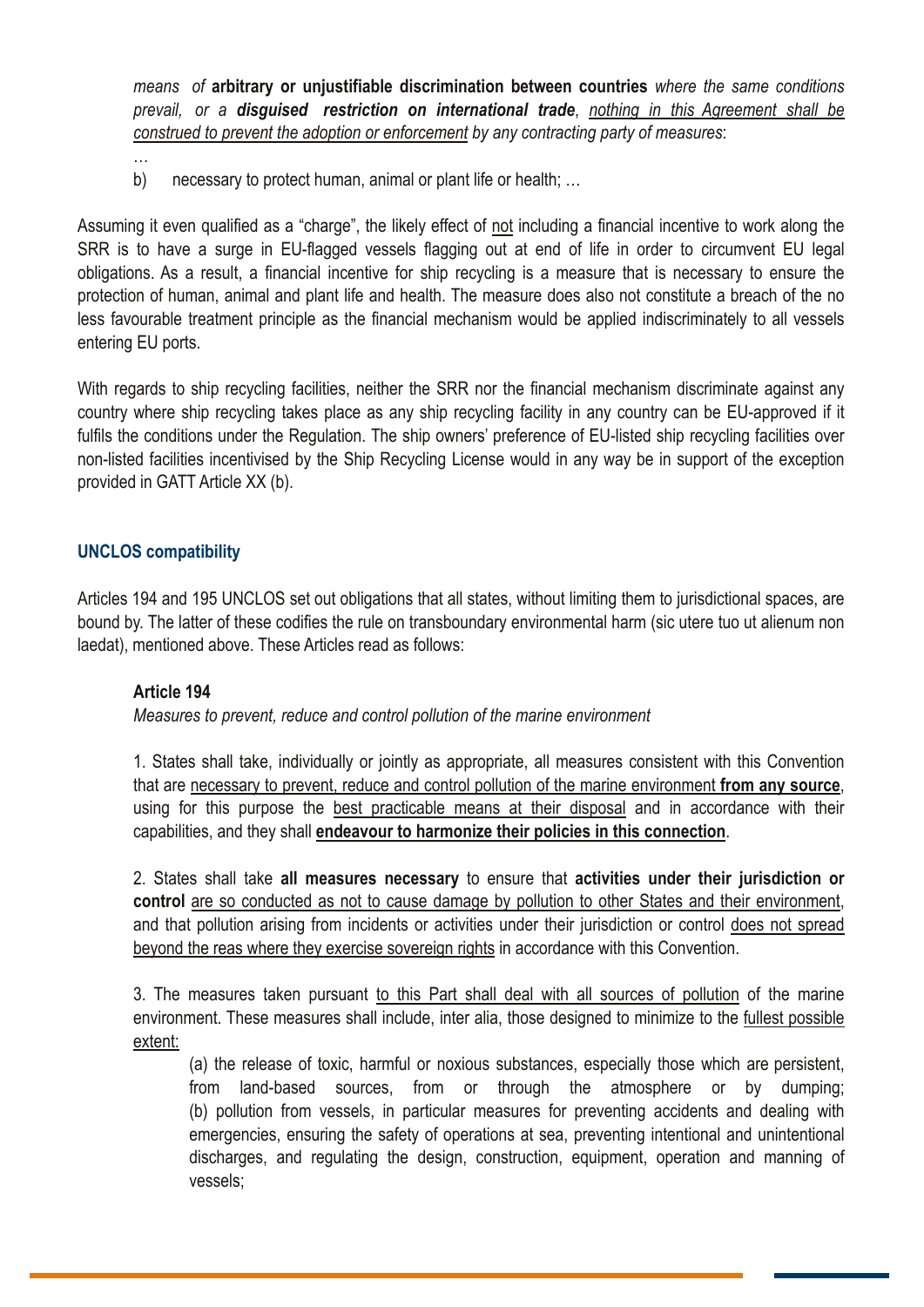4. In taking measures to prevent, reduce or control pollution of the marine environment, States shall refrain from unjustifiable interference with activities carried out by other States in the exercise of their rights and in pursuance of their duties in conformity with this Convention.

#### **Article 195**

*Duty not to transfer damage or hazards or transform one type of pollution into another*

In taking measures to prevent, reduce and control pollution of the marine environment, **States shall act so as not to transfer, directly or indirectly, damage or hazards from one area to another or transform one type of pollution into another**.

These parts clearly set out the Union's international obligations. They also clearly indicate that there is a duty to take active measures to prevent pollution and harm, based on the precautionary principle. It is evident that a key purpose of a legislative proposal for Ship Recycling Licence is also to ensure that the Union, through the EU shipping industry, is not responsible for breaching its obligations under UNCLOS by not taking "all measures necessary" under its "jurisdiction or control."

There may be a concern that such measures may go well beyond the limits of Port State Jurisdiction defined under Article 218 UNCLOS. Article 218 covers the enforcement by port states, but it is not clear that it limits the prescription jurisdiction of a port state. What needs to be remembered is that Article 218, as well as a large part of UNCLOS provisions, is a codification of international customary law and it in no way limits the rules of the Law of the Sea to the articles under UNCLOS. For instance, the United States, a non-party to UNCLOS, follows the rules of customary international law which are also contained under the Convention, not because the USA has any direct obligation to abide by it. As such, the "generally accepted rules and international standards" are by their effect mostly those rules and standards developed under the IMO, but Article 218 cannot be intended to limited those rules to just the IMO. In fact, the ILO has also [developed](http://www.ilo.org/global/standards/subjects-covered-by-international-labour-standards/seafarers/lang--en/index.htm) rules which are enforced by Port States (going well beyond the enforcement right to violations relating to illegal discharges). Moreover, there are examples where States, in implementing international rules and standards, have decided to enact stricter requirements because they are deemed to be too weak or insufficient to ensure that a Port State abides by its other international obligations in labour, human rights and environment matters (e.g. the EU, Australia and USA).

#### **General Principles of international law**

The financial incentive is in its essence designed to incentivise ship owners to opt for sustainable ship recycling, the fact that those shipowners who do not decide to recycle their vessels according to the SRR lose the money which they put aside to obtain a Ship Recycling Licence is simply a side effect. Therefore, only those ship owners who pollute lose money under this scheme. This model is evidently founded on the Polluter Pays Principle (PPP). The "polluter" is not the ship recycler, but rather the ship owner who makes higher profits when the ships are sold to substandard facilities and therefore externalises the cost for cleaner recycling. The PPP precisely demands that the polluter internalises the costs of its polluting business model on which it makes profit. The PPP includes the Extended Producer Responsibility Principle (EPR), which has been formally endorsed by the OECD and it requires that the responsibility should be borne throughout the life-cycle of the product, including in the upstream and downstream of the economic activity. The PPP/EPR is not a principle that can be borne by the recyclers and waste handlers alone; rather, it is paramount that the ship owners live up to their responsibility to ensure not only the ordering and building of clean ships, but also the proper disposal of their vessels with which they carry out their economic activity. The financial incentive is thus a way to condition ship owners' choices to make them abide by the PPP and EPR.